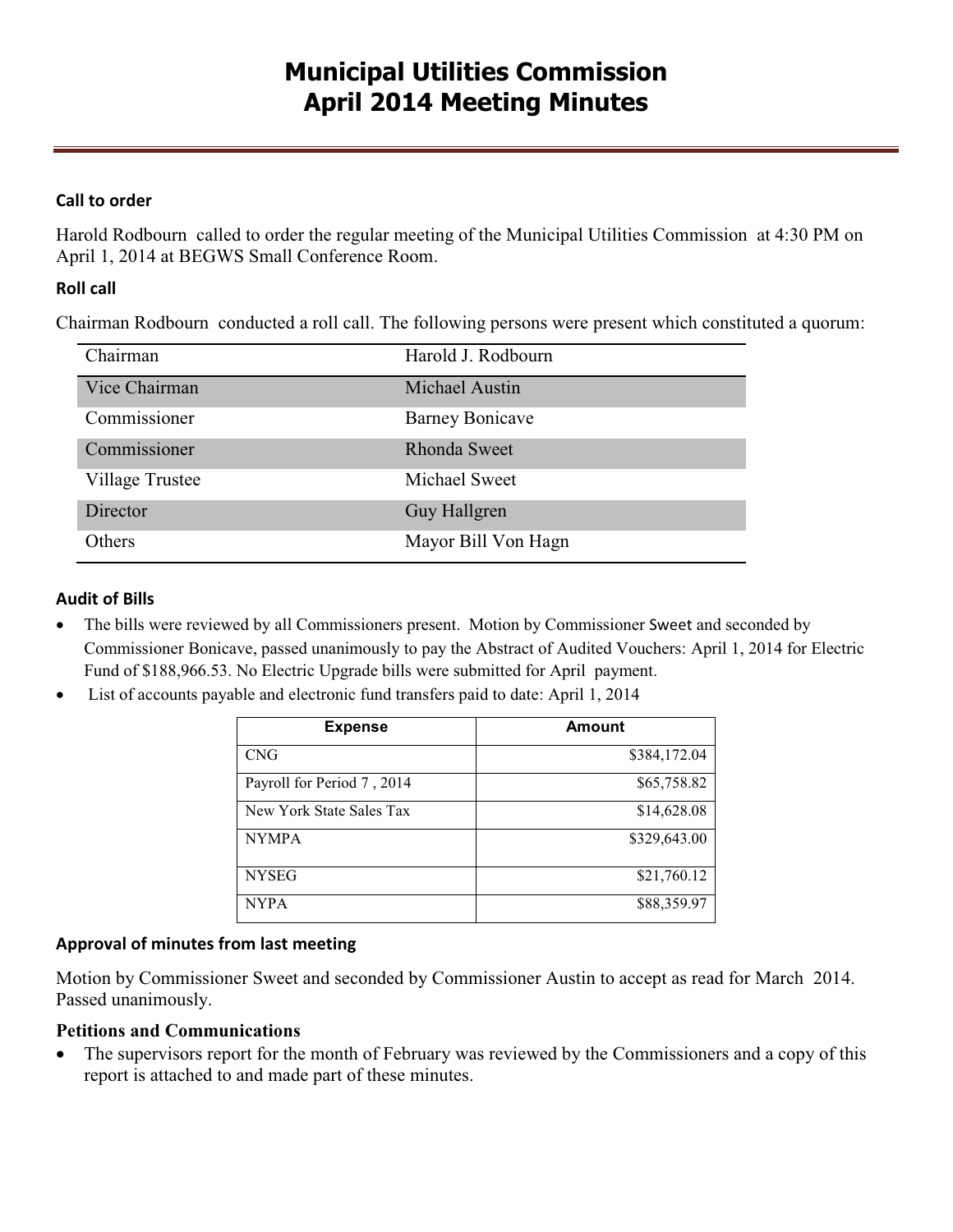# **Municipal Utilities Commission April 2014 Meeting Minutes**

# **Supervisors Report**

## **Accounting/Commercial Office/Meter Reading**

- During the month BEGWS Accounting Staff continued working on the 2014-2015 Budget.
- · Updated the 2013-2014 projected to budget variance report.
- On March  $3^{rd}$  & 5th, Jim Housworth & Krissy Towner along with BEGWS employees from other departments attended an Interest-Based Negotiation Training class at the Village Hall. The class was instructed by Art Wheaton from The Worker Institute of Cornell University. The course focused on the basics of Interest-Based Bargaining and included mock negotiations between the Union and Management Staff.
- The retro payments due to union employees and were paid on  $3/7/14$ .
- · Throughout the month the accounting staff gathered information for Frank Radigan of the Hudson River Energy Group pertaining to the Electric and Gas rate cases and the outstanding gas LAUF issue.
- On March  $20^{th}$  all of 2013 delinquent water, sewer,  $\&$  sewer unit accounts were submitted to the Village and the Town. The amounts submitted this year to be applied to upcoming tax bills were \$24,486.21 for the Village and \$752.56 for the Town.
- On March 13<sup>th</sup>, BEGWS received a \$440,000 RAN from Five Star Bank for the electric department for a term of 90 days at 1.28%.
- The Bonadio Group has scheduled to start preliminary audit work at BEGWS on April  $9<sup>th</sup>$ .
- The Commercial Office Staff has been receiving many customer complaints for high bills. This is due to the adjustment rate increase that we notified all customers about and to high usages due to the weather. The Staff has been doing an excellent job in dealing with this high volume of difficult calls.
- During the month of March \$0 were spent on the Electric Upgrade Project.
- One QRS case of a customer complaint was filed with the NYS PSC during the month of March against BEGWS and has been resolved.
- Month to date 7,628 meters have been read out of a possible 8,330. This is a 91.6% reading rate so far this month, with 738 meters still scheduled to be read. Percentage of meters not read by department are: Electric 4.2%, Gas 12.7%, & Water 13.0%. The primary reason for not getting a read is a lack of access to the meter and no coverage when a Meter Reader is off is another contributing factor.

Jim Housworth – Accounting Supervisor

# **Electric Department Supervisors Report**

- · Repaired 3 Street lights and 6 Security lights
- · Repaired burned up meter box for South side Exit 38 lights
- · Continued work on the next phase of the 12 KV upgrade, setting 12 new poles
- · Responded to callouts on Sandpit Rd, County Rt 10 and County Rt 11
- · Completed all the tree removal for the Village removing more than 20 trees
- · Continued meter changes for the 2014 meter test program targeting meters for the meter readers.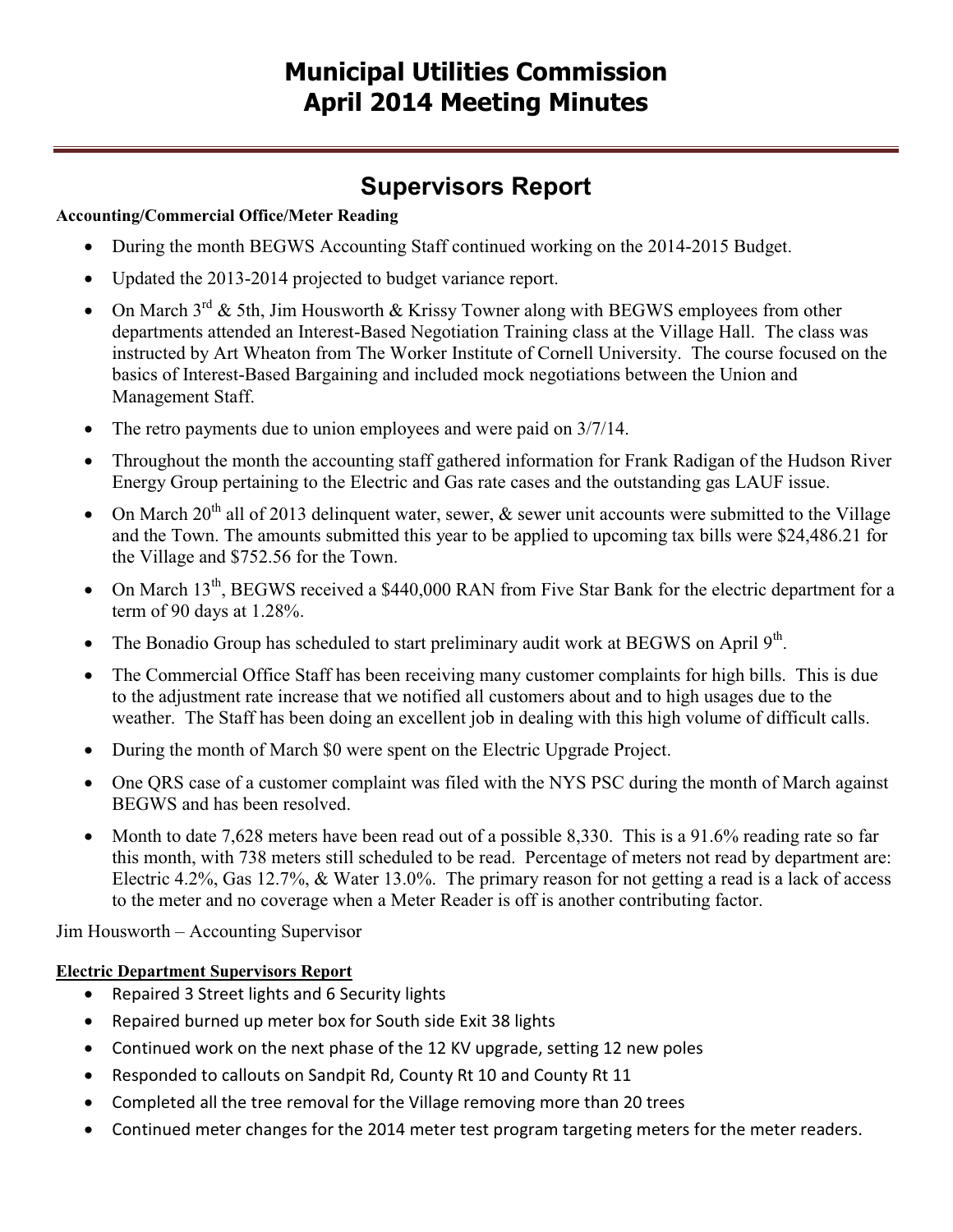# **Municipal Utilities Commission April 2014 Meeting Minutes**

· Mark and Jeff and Guy attended an MEUA engineering workshop on March 19-20. Topics included forklift safety, system protection and fusing, automated meter reading and switch gear.

Mark Hawk – Electric Department Supervisor

## **Service Department Supervisors Report**

- · Investigated 6 gas odor complaints.
- The Service Department & UGLM Department have painted all the offices, hallways, and breakroom  $\omega$ 14 Ark St location. Have also stripped and waxed the floors.
- We have submitted our 2013 gas meter intest report to the PSC, along with our proposed meter change & test schedule.
- Randy Watkins (mechanic) replaced broken springs on the pole trailer.
- Cleaned a plugged gas service  $\overline{a}$  38 Warden and installed a new meter.
- · Working with Joel Moore of Integrity Engineering to gather information needed to engineer new meter sets for Route 54, Murray Ave., and Avenue A.

## S Larsen – Service Department

### **UGLM Supervisors Report**

- Repaired Fluoride saturator in Well # 4
- Replaced water service main to curb at 123 E Steuben St
- Replaced gas curb stop at 7050 Golfview
- · Jetted sewer main on Williamson Terrace
- Dug gas main at intersection of E. Washington and May St to repair leak
- Located sewer main for Steuben County DPW at their garage
- Cleaned and painted shop walls
- Painting wells at this time
- Have done many Dig Safely Requests
- Working on Operator Qualification testing for gas
- Helped Village Street Dept haul snow from Pulteney Park
- Serviced all of small equipment used in UGLM Dept

Dan Borhman – UGLM Supervisor

## **WWTP Supervisors Report**

- Daily lab test & regular maintenance
- Repaired broken sludge line from sludge thickener to digesters
- Replaced Electrode Dome kit on the pista grit pump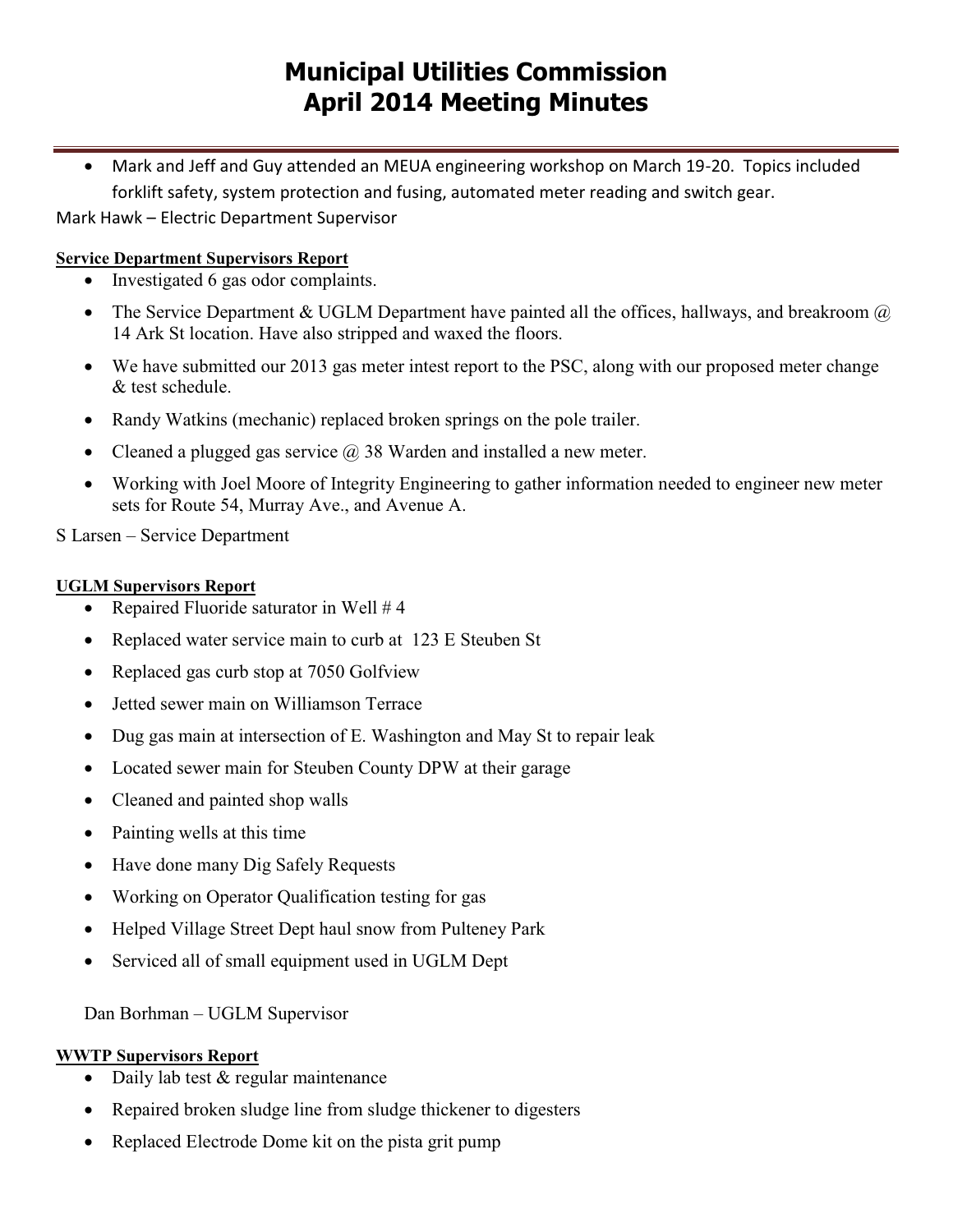- · Unplugged pipe going to pista grit pump
- Removed 50 horsepower motor for blower #1. To be rebuilt
- · Pressed 247,700 gal of sludge for Village of Dansville

Royce Hoad – Waste Water Treatment Plant Supervisor

The MUC received correspondence from the New York Power Authority (NYPA) that they continue to be concerned about the river flows projected for 2014. Current estimates are for sufficient generation capacity for April 2014.

### Bill Paying Session Time Change

Per the March MUC meeting a request was made to check into whether or not two meeting were required per the NYS Comptrollers Audit from year 2010. After review of this report there are no recommendations for conducting by weekly meetings for review of utility bills. In addition there are no monetary limits placed with regards with which the MUC are required to review. The commission has elected to try one bill paying review meeting per month. The Summary of Bills ledger will be created and printed and sent electronically to the commission members on the  $3<sup>rd</sup>$  Tuesday of the month for their review. Schedule modification has been requested changed on the Village of Bath website.

#### PSC Meeting Overview

· On March 18, Director Hallgren traveled to Albany, NY to meet with both Gas and Electric PSC personnel as well as BEGWS representation Frank Radigan and Phil Teuman. The purpose of this meeting was meant mainly as an introduction of the new BEGWS Director but did touch on subjects such as the lost and unaccounted for gas issue with Corning Natural Gas. In addition Director Hallgren made a presentation of BEGWS goals and projects for 2014.

#### Union Memorandum of Agreement

· The union memorandum of agreement was submitted to and reviewed by Village Attorney Pat McAllister. His review requested no language changes. Director Hallgren was authorized to sign and forward to the signed copy to the CSEA Union leadership for publication.

#### Grant Received for 24 hours of Training

BEGWS has been awarded 24 hours of Health and Safety training through Cornell University. This is the result of training acquired through Cornell for Mutual Interest Bargaining.

#### **Accounting Department**

- · The budget variance report, operating spending report, and BEGWS contract expenditures report were submitted by Director Hallgren for review. These reports are used to identify risks in both spending and income as well as identify trends such that adjustments can be made to spending to ensure the organizations financial health.
- Commissioner Bonicave asked if any funds were borrowed from Village of Bath funds. Director Hallgren stated he knew of no funds borrowed. *After further investigation after the meeting Director Hallgren has determined that \$230,000 were borrowed from Village funds. These funds will be paid back in May 2014.*

#### **Electric Department**

Director Hallgren provided an update of the Electric Upgrade project. A schedule of tasks was presented showing the progression to work to be completed. Director Hallgren stated that energizing the new substation would be deferred until April  $16<sup>th</sup>$ . This was due to late requests by NYSEG requesting additional relay settings at other BEGWS substations.